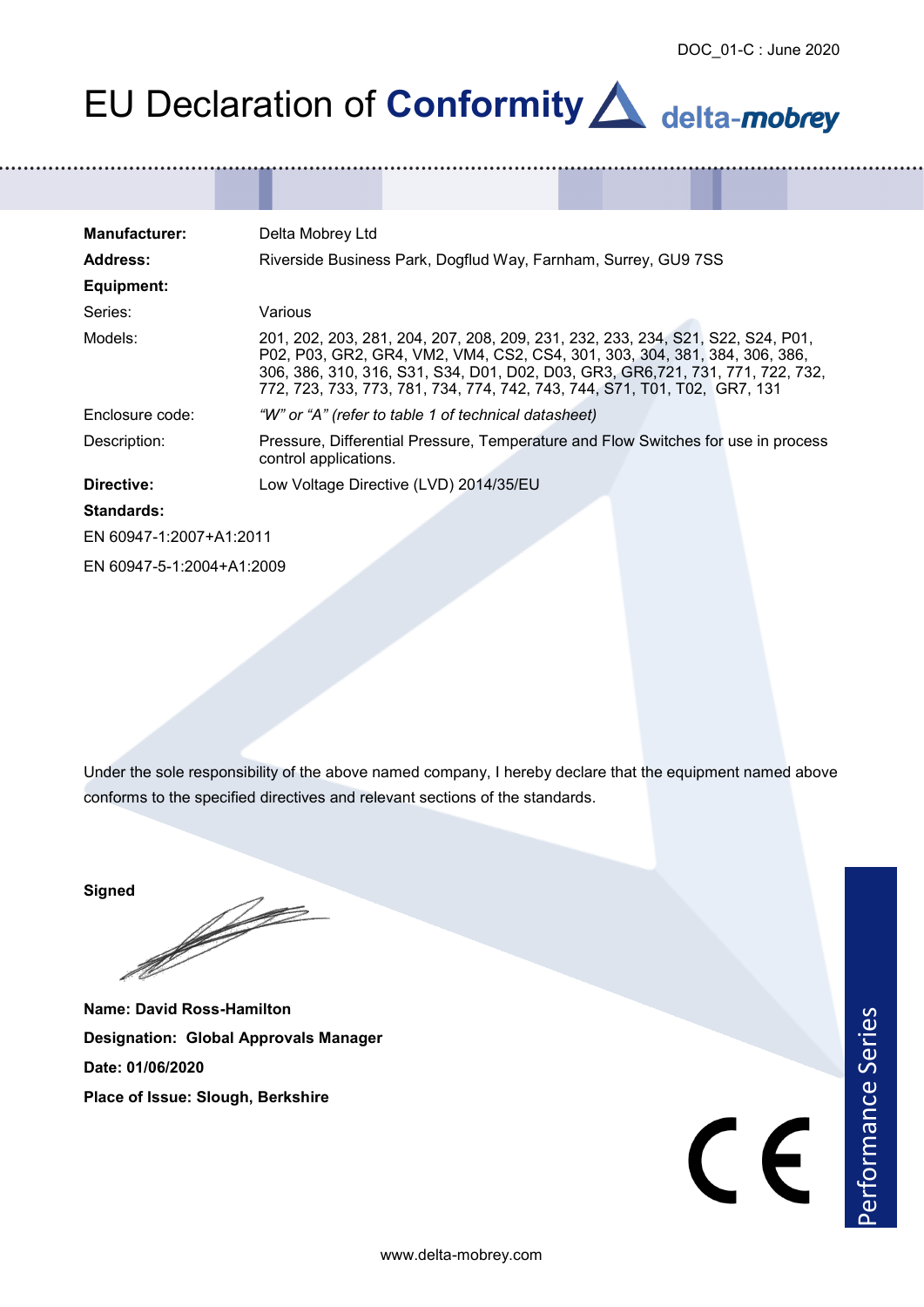## EU Declaration of **Conformity A** delta-mobrey

| <b>Manufacturer:</b>                                      | Delta Mobrey Ltd                                                                                                                                                                                                  |  |
|-----------------------------------------------------------|-------------------------------------------------------------------------------------------------------------------------------------------------------------------------------------------------------------------|--|
| <b>Address:</b>                                           | Riverside Business Park, Dogflud Way, Farnham, Surrey GU9 7SS                                                                                                                                                     |  |
| Equipment:                                                |                                                                                                                                                                                                                   |  |
| Series:                                                   | Performance                                                                                                                                                                                                       |  |
| Models:                                                   | 200, 300 & 700                                                                                                                                                                                                    |  |
| Enclosure code:                                           | "H" or "K" (refer to table 1 of technical datasheet)                                                                                                                                                              |  |
| Description:                                              | Pressure, Differential Pressure and Temperature Switches for use in process control<br>applications.                                                                                                              |  |
| Directive:                                                | ATEX Directive 2014/34/EU                                                                                                                                                                                         |  |
|                                                           | Provisions of the Directive fulfilled by the Equipment:                                                                                                                                                           |  |
| II <sub>2</sub> GD                                        | Ex db IIC T4 (Tamb -60°C to +80°C) Gb<br>Ex tb IIIC T135°C (Tamb -60°C to + 80°C) Db IP66<br>and<br>Ex db IIC T6 (Tamb -60 $^{\circ}$ C to +40 $^{\circ}$ C) Gb<br>Ex tb IIIC T85°C (Tamb -60°C to +40°C) Db IP66 |  |
| <b>Notified Body for Type Examination:</b>                |                                                                                                                                                                                                                   |  |
| SGS Fimko Oy, Helsinki, Finland. EU Notified Body No 0598 |                                                                                                                                                                                                                   |  |
| <b>Notified Body for production:</b>                      |                                                                                                                                                                                                                   |  |
|                                                           | SGS Fimko Oy, Helsinki, Finland. EU Notified Body No 0598                                                                                                                                                         |  |
| <b>Type Examination Certificate</b>                       |                                                                                                                                                                                                                   |  |
| BAS01ATEX2426X                                            |                                                                                                                                                                                                                   |  |
| Standards:                                                |                                                                                                                                                                                                                   |  |
| EN 60079-0:2012 + A11:2013                                |                                                                                                                                                                                                                   |  |
| EN 60079-1:2014                                           |                                                                                                                                                                                                                   |  |
| EN 60079-31:2014                                          |                                                                                                                                                                                                                   |  |
|                                                           |                                                                                                                                                                                                                   |  |

Under the sole responsibility of the above named company, I hereby declare that the equipment named above conforms to the specified directives and relevant sections of the standards.

**Signed**

**Contract Contract Contract Contract Contract Contract Contract Contract Contract Contract Contract Contract C** 

**Name: David Ross-Hamilton Designation: Global Approvals Manager Date: 01/06/2020**